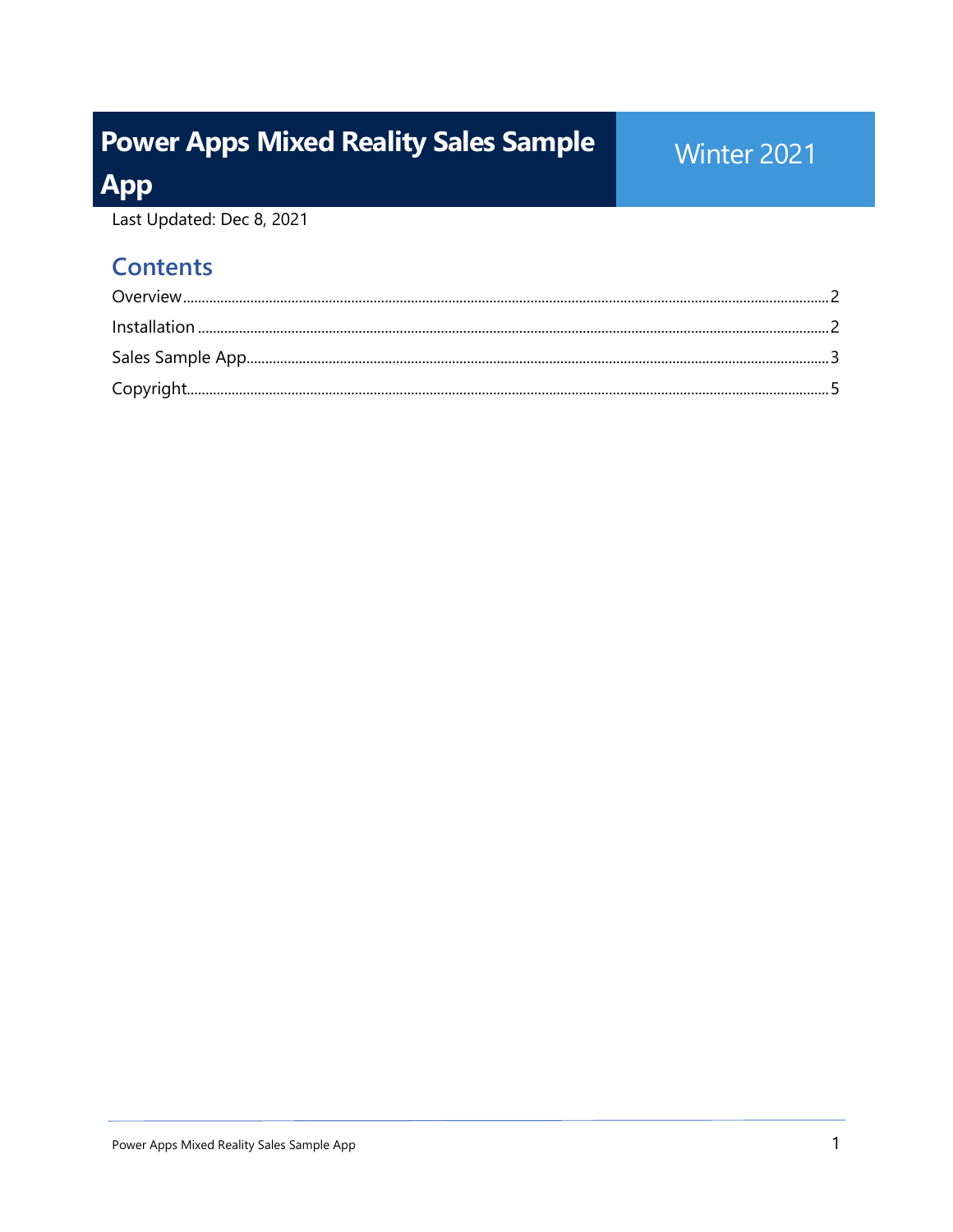#### <span id="page-1-0"></span>**Overview**

Every maker can leverage the power of mixed reality to extend their Power Apps with the ease of drag-and-drop development. With these capabilities, makers can digitize workflows in physical space in new and innovative ways using the mobile devices they already have on-hand.

Mixed reality is being used today to increase sales conversion, improve customer satisfaction, and optimize brand performance. Now you can too without needing a team of mixed reality experts thanks to the no / low-code Power Apps mixed reality components that are included as a standard capability.

The mixed reality sales sample app illustrates how mixed reality might be incorporated into a salesperson's workflow. This app can easily be extended to pull in related CRM/ERP data through connectors as well as to export into reports for post-sales actions like opportunity pipelines and installation approvals/dispatch.

#### <span id="page-1-1"></span>**Installation**

The sample app is included as a .zip file located [here.](https://raw.githubusercontent.com/microsoft/experimental-pcf-control-assets/master/SampleApps/MixedRealitySalesSampleApp.zip)

- 1. Download the sample app
- 2. Navigate to [https://create.powerapps.com](https://create.powerapps.com/) and navigate to the environment you want to install the sample app in
- 3. Go to the **Apps** page using the left-hand navigation bar
- 4. Click **Import canvas app** in the top left
- 5. Upload the sample app from step 1
- 6. Press **Import** in the bottom right

| ₩<br>Microsoft | <b>Power Apps</b>                                            |
|----------------|--------------------------------------------------------------|
|                | + New app $\vee$ $\leftarrow$ Import canvas app 1 1 All apps |
| Home<br>m.     |                                                              |
| Learn          | <b>Apps</b>                                                  |
| <b>Apps</b>    | Component libraries (preview)<br><b>Apps</b>                 |
| Create         | <b>Name</b>                                                  |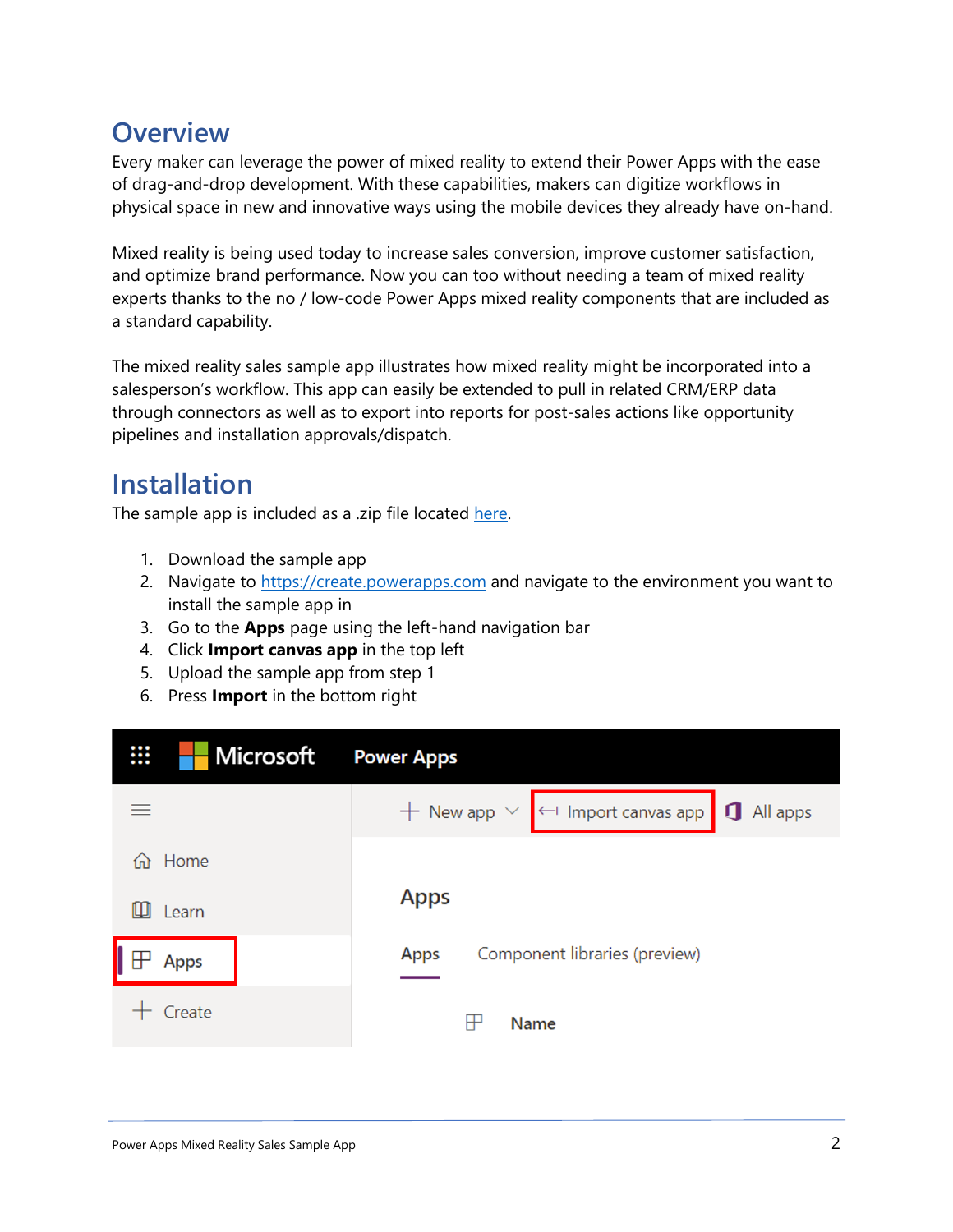#### Import package

Import canvas app created outside of a solution into this environment. Apps created in a solution can be imported under Solutions. Learn more

| Package details<br>Created by Anthony Uitz on 10/29/2021 |                      |                     |        |
|----------------------------------------------------------|----------------------|---------------------|--------|
| Name                                                     |                      |                     |        |
| MixedRealitySalesSampleApp                               |                      |                     |        |
| Environment                                              |                      |                     |        |
| MixedRealitySampleApps                                   |                      |                     |        |
| Description                                              |                      |                     |        |
| N/A                                                      |                      |                     |        |
|                                                          |                      |                     |        |
| Review Package Content                                   |                      |                     |        |
| Choose your import options.                              |                      |                     |        |
| <b>NAME</b>                                              | <b>RESOURCE TYPE</b> | <b>IMPORT SETUP</b> |        |
| <b>ACTION</b>                                            |                      |                     |        |
| MixedRealitySalesSample<br>App                           | App                  | Create as new       |        |
| P                                                        |                      |                     |        |
|                                                          |                      |                     |        |
| Related resources                                        |                      |                     |        |
| <b>NAME</b>                                              | <b>RESOURCE TYPE</b> | <b>IMPORT SETUP</b> |        |
| <b>ACTION</b>                                            |                      |                     |        |
| No items                                                 |                      |                     |        |
|                                                          |                      |                     |        |
|                                                          |                      |                     |        |
|                                                          |                      |                     |        |
|                                                          |                      | Import              | Cancel |

#### <span id="page-2-0"></span>**Sales Sample App**

The Mixed Reality Sales Sample app has 5 screens:

- **Home** Splash screen where a user can start a new mixed reality sales session.
- **Display page** Gallery showcasing the different products that can be visualized. Tapping on any of the products pops up a window where a 3D model of the product can be interacted with. This gallery is populated in the sample app using a hardcoded collection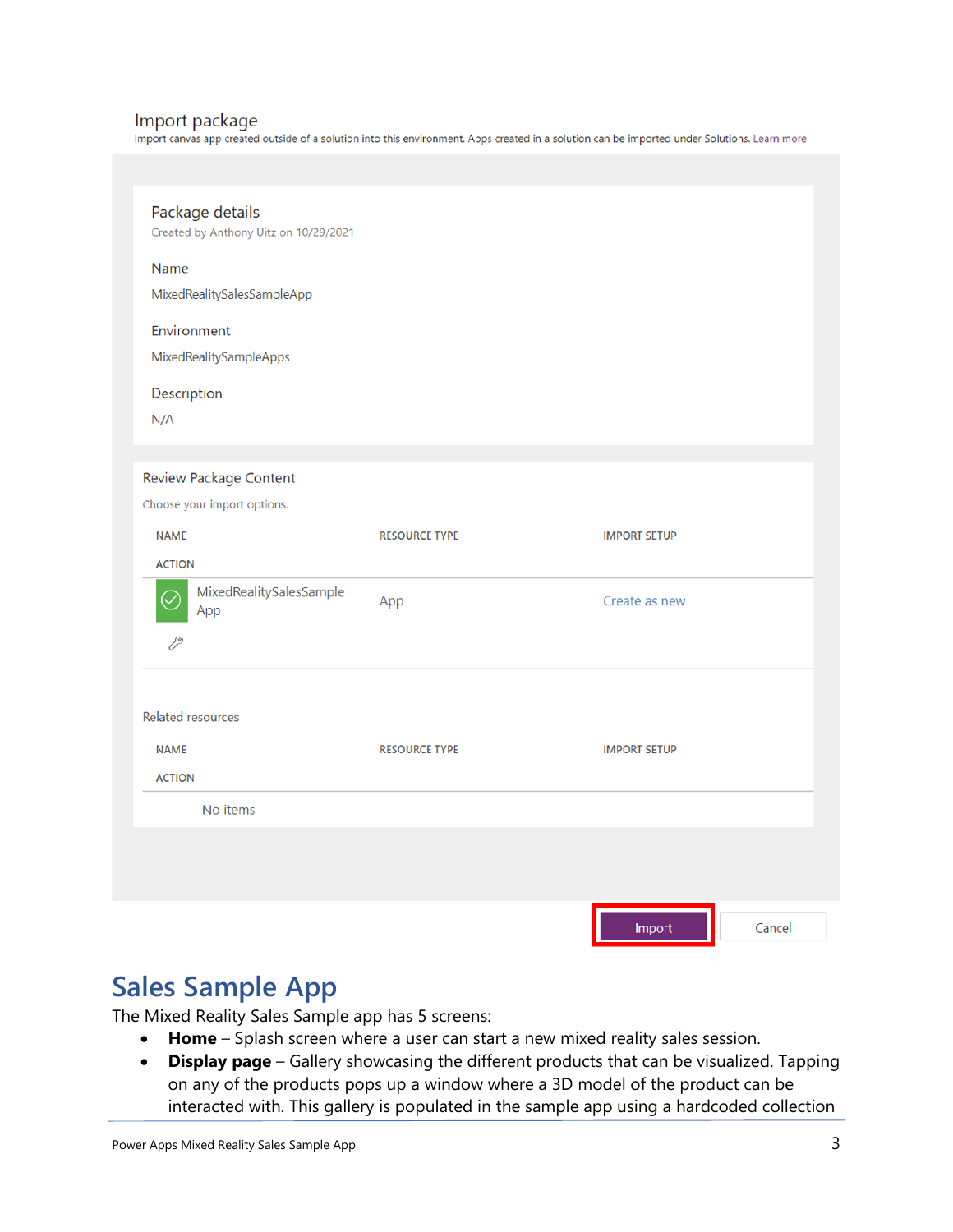that is generated OnAppStart, but can be pulled from any connector like SharePoint, SQL, Dataverse, etc.

- **Filter page** Navigate to this page using the **Filter** icon on the **Display page**. Used to filter the gallery to only products that will fit into the designated dimensions. These dimensions can be gathered in the physical world using mixed reality.
- **Photos page**  Shows all the photos captured during the mixed reality session
- **Full Screen Photo page**  The full screen version of the photo that is shown when a photo is tapped on in the **Photos page**. This photo can be shared via various connectors like Teams, Dataverse, etc. The buttons on this page do not work, but can be enabled by following this [documentation.](https://docs.microsoft.com/powerapps/maker/canvas-apps/mixed-reality-take-upload-photos)